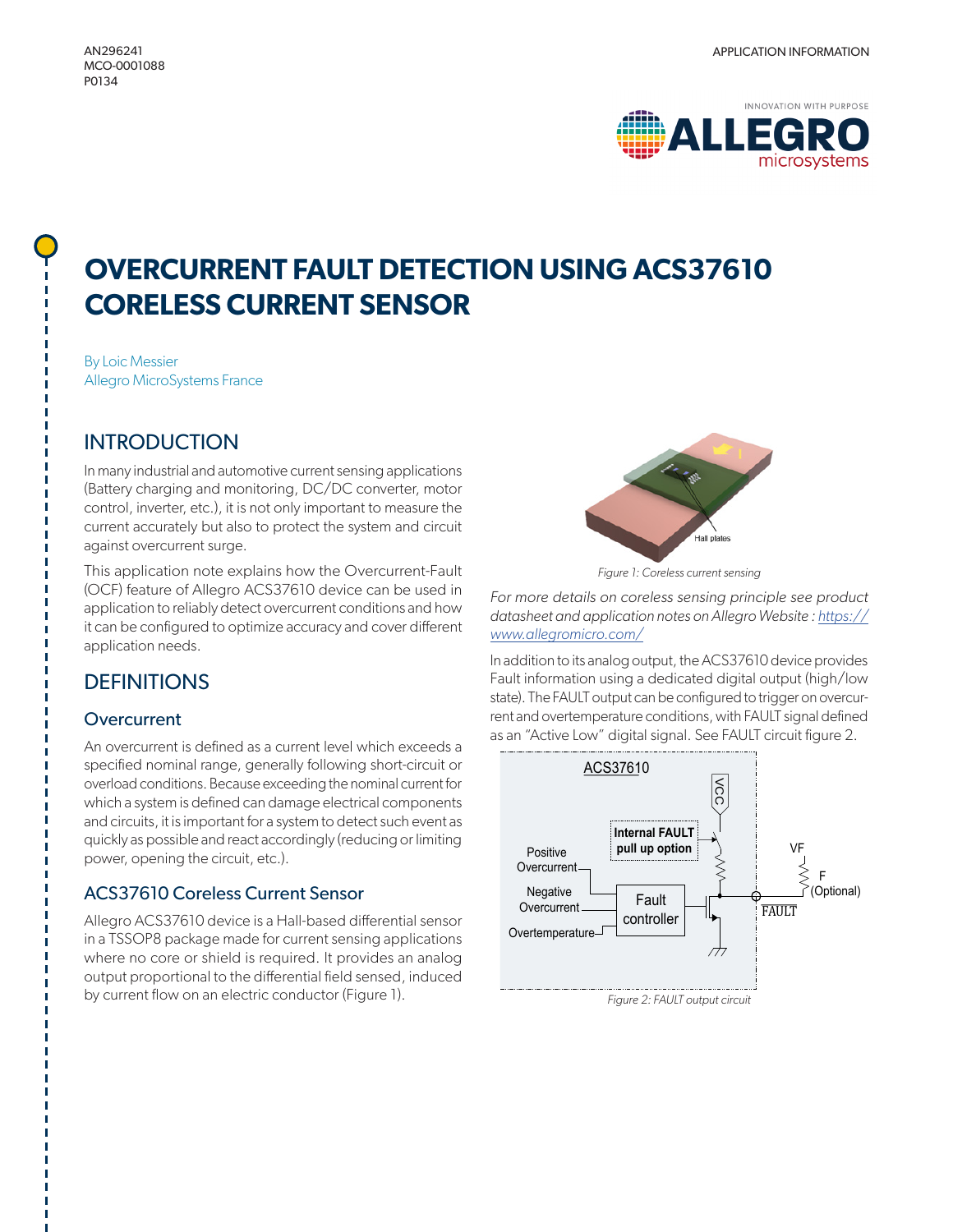Figure 3 shows operational principle; device analog output (proportional to the current flowing through the conductor) and FAULT pin response to overcurrent condition (from predefined threshold).



*Figure 3: ACS37610 Outputs*

#### Analog Output Range

The ACS37610 device is available in both Bidirectional output mode for measuring current in positive and negative directions, and Unidirectional outout mode to measure current in only one direction (e.g DC applications).

When no current flows in the conductor, no differential field is sensed, the analog output is equal to the Quiescent Output Voltage value (QVO), VCC/2 in the case of the bidirectional version and VCC/10 in the case of the unidirectional version. When current flows, differential field is sensed, the analog output can swing from its low saturation (VSAT[Low]) to its high saturation voltage (VSAT[High]), with a normal operating range referred to as the full-scale range, and equal to 80% of the device supply voltage (4 V swing with 5 V VCC).

As seen in Figures 4 and 5, the output range can be separated in three segments: the full-scale range (1) usually defined as the measurement range, the extended range (2) and the saturation range (3).



*Figure 4: Bidirectional output range at 5 V VCC*



*Figure 5: Unidirectional Output Range at 5 V VCC*

Device sensitivity is generally adjusted such that the full-scale output corresponds to the measurement range of the application, but while the analog output is limited by the saturation region, the device overcurrent detection can even occur outside the saturation level, allowing user to optimize the measurement range of the system to the operating current while still being able to detect any over current event outside this range.

## OVERCURRENT FAULT FEATURE

The device Overcurrent Fault (OCF) feature is fully customer programmable using device integrated memory (EEPROM). The overcurrent threshold can be programmed from 50% to 200% of full-scale output so that detection can occur inside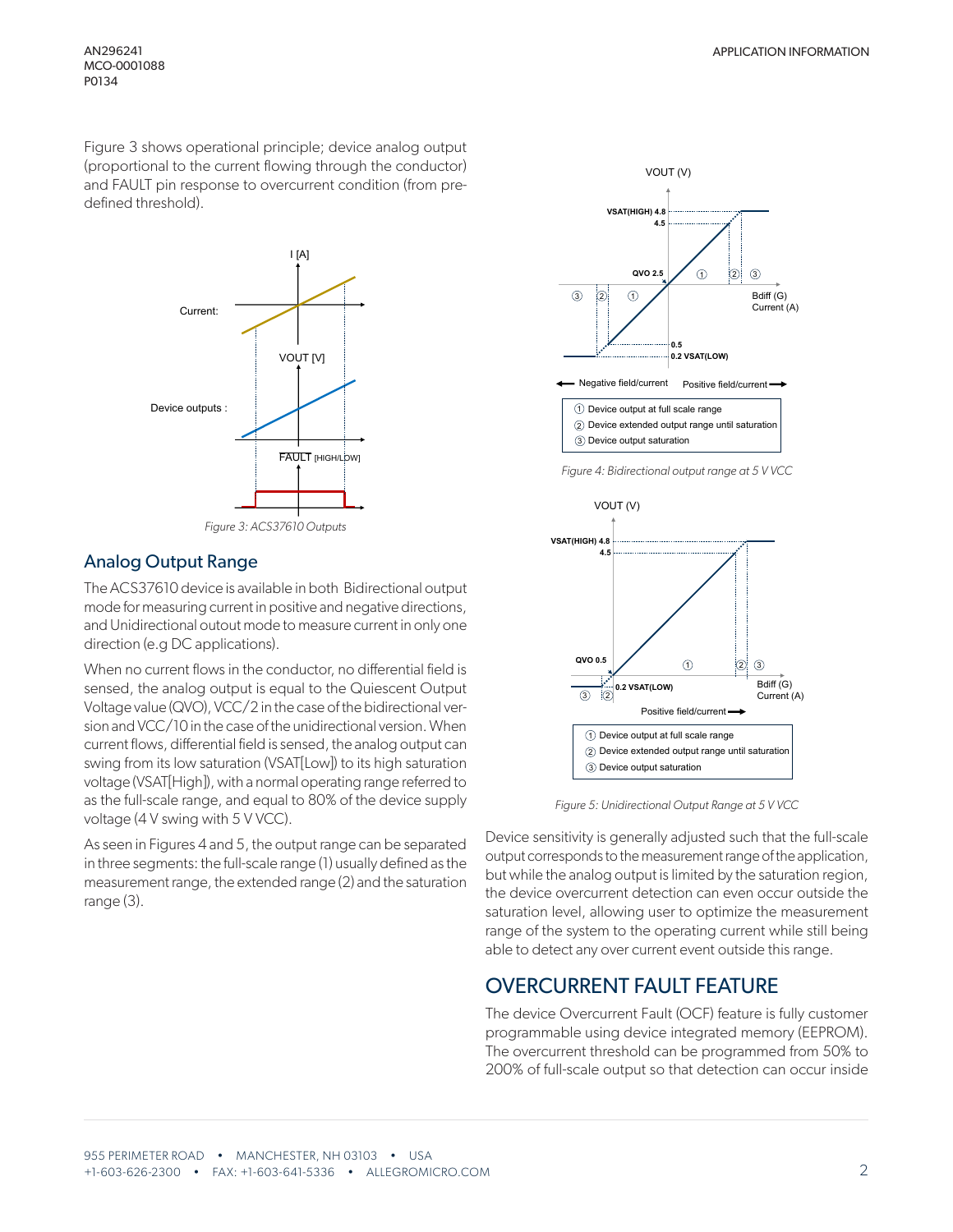the measurement range, allowing redundancy of overcurrent information (using  $V_{\text{OUT}}$  and FAULT outputs) or outside the measurement range, even if the analog output is saturated (losing redundancy in this case).

Figure 6 shows the programmable overcurrent threshold range on a 5 V bidirectional device (in yellow) from 50% to 200% fullscale on positive and negative current/output.



*Figure 6: Overcurrent Threshold Range, 5 V Bidirectional*

Figure 7 shows the programmable Overcurrent threshold range on a 5 V unidirectional device (in yellow) from 50% to 200% of positive full-scale current/output.



*Figure 7: Overcurrent threshold range, 5 V unidirectional*

Thanks to the overcurrent detection architecture, the device is capable of tracking the current even when the analog output is saturated (up to 200% full-scale), allowing to optimize the measurement range to the real operating current and not constrain the full-scale definition to the overcurrent range: this can lead to better system resolution and higher accuracy in the operating current range.

As an example, consider an application with an operating current range of  $\pm 1000$  A and an overcurrent range of  $\pm 1500$  A; Figure 8 shows the estimated quadratic error in the operating range if the device is configured to have its full-scale at  $\pm 1000$ A, compared to having it defined at ±1500 A to include the overcurrent range.



As seen in this example, the error is clearly reduced when the full-scale output is defined closer to the operating range. To achieve this, the full-scale output would be defined as the operating range (±1000 A), while the OCF threshold would be programmed to 150% of that full-scale (±1500 A).

#### Overcurrent Response Time

Although the ACS37610 device offers a 250 kHz bandwidth, the effective bandwidth of the system may be limited in the application by the sampling rate of the Analog-to-Digital converter (ADC) and microcontroller used to acquire and post process the analog output of the current sensor. This can significantly reduce the overcurrent detection time if relying on the analog output to detect it.

Figure 9 shows a step response on the analog output ( $V_{\text{OUT}}$ ) and corresponding samples based on 500 kS/s (Kilo Sample per second ) ADC sampling. This shows how critical the sample rate is to achieve fast overcurrent detection.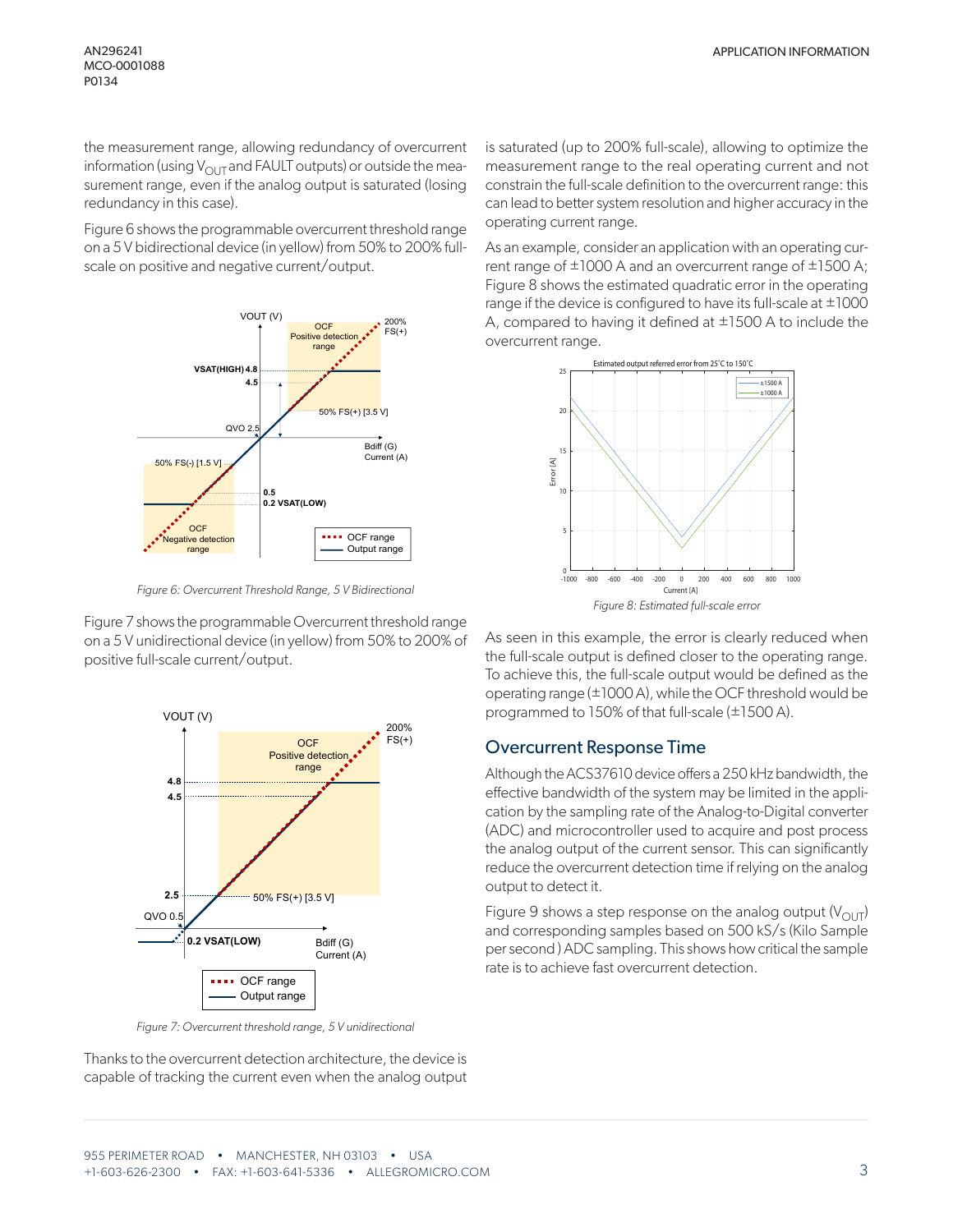

*Figure 9: V<sub>OUT</sub> step response and sampling effect* 

To limit impact on the step response measured, the sampling rate should be at least twice the bandwidth of the ACS37610 device (Nyquist-Shannon Theorem).

While fast overcurrent detection on the analog output can be achieved with fast ADCs or external comparators, the ACS37610 allows use of a simplifed circuit with lower sampling rate while still being able to detect overcurrent event in a few microseconds using its digital FAULT output.

As seen on step response Figure 10 (device analog output, FAULT output and sampled signal assuming 100 kS/s ADC), FAULT output allows detection of Overcurrent within 2.5  $\mu$ s while the analog signal is not yet sampled by the ADC.



*Figure 10:* V<sub>OUT</sub> step response and sampling effect

#### Overcurrent Fault Hysteresis

To prevent FAULT comparator instability/chatter, the OCF circuit integrates a minimum hysteresis value (corresponding to a typical hysteresis of 11%). The ACS37610 device also allows this hysteresis value to be increased by programming to further prevent FAULT release on noisy signals.

As seen in Figure 11, the FAULT gets randomly released and triggered due to high signal noise when current is around the threshold level, the hysteresis level is set to the minimum

"OCF\_hyst =0" (corresponding to a typical hysteresis of 11%).



*Figure 11: Noisy current signal effect on Overcurrent Fault - OCF\_hyst = 0*

Figure 12 shows the FAULT behavior under the same conditions when programmed to a higher hysteresis value "OCF\_hyst =1",(corresponding to a typical hysteresis of 22%). The FAULT is triggered and does not get released on noise.



*Figure 12: Noisy current signal effect on Overcurrent Fault - OCF\_hyst = 1*

Another use case for the hysteresis is to guarantee that the current will be reduced to a certain level in order to release the Fault following an overcurrent event, as shown in Figure 13 and Figure 14. In Figure 13 the hysteresis is programmed to the minimum (typical 11%) whereas in Figure 14 the hysteresis is programmed to the maximum (typical 75%).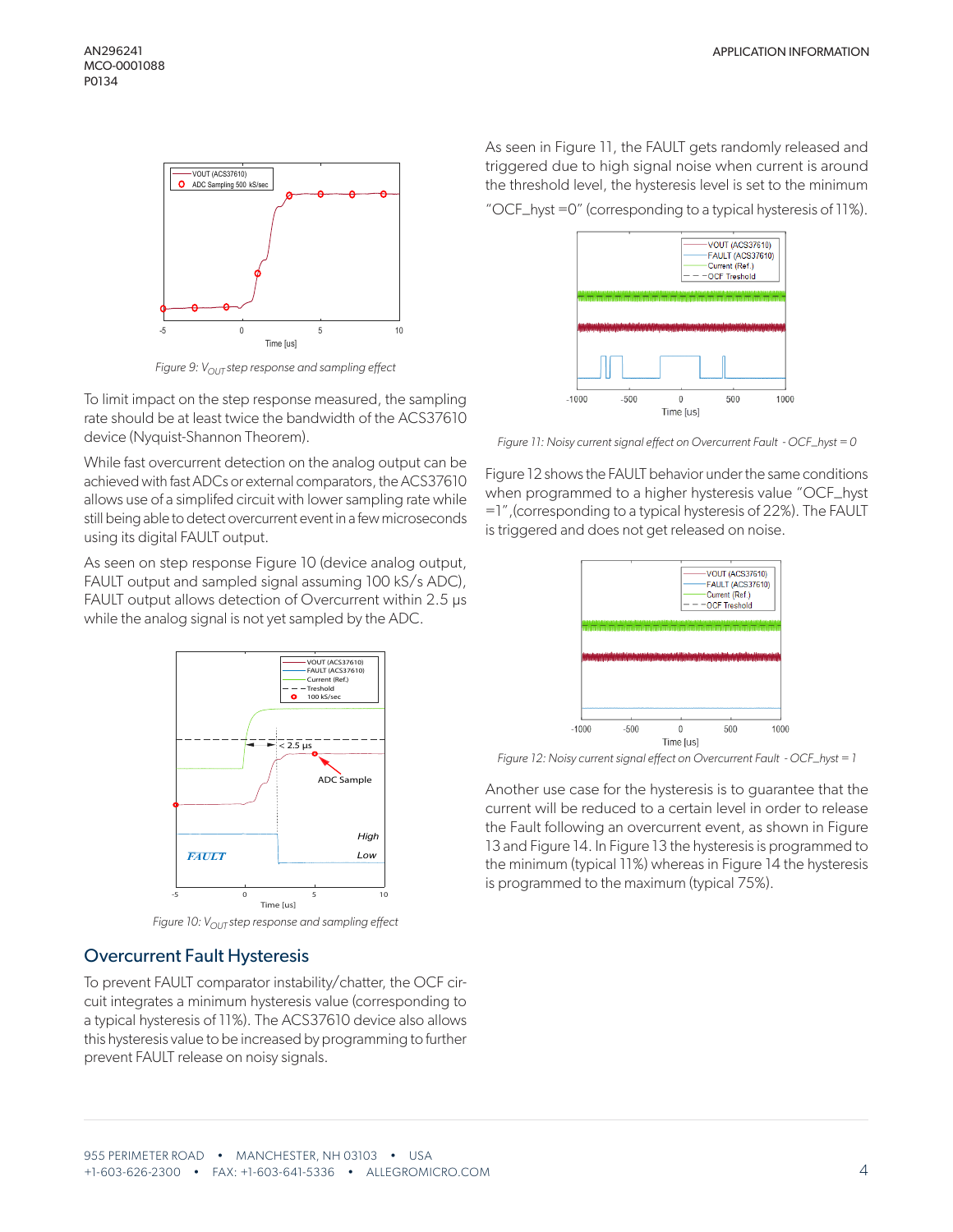

*Figure 13: Overcurrent Fault hysteresis OCF\_hyst = 0*



*Figure 14: Overcurrent Fault hysteresis OCF\_hyst = 7*

The OCF Hysteresis adjusts the level at which the Fault shall be released and does not influence the overcurrent detection time.

### Overcurrent Fault Qualifier

In addition to a programmable hysteresis, the ACS37610 integrates a programmable qualifier delay, which prevent erroneous overcurrent detection due to known current ripples or spikes which should not trigger a Fault.

When used, in order to trigger a Fault, the sensed current must be above the overcurrent threshold for more than the qualifier delay time.

Figure 15 and Figure 16 show examples of Overcurrent Fault response to current ripples with and without qualifier delay.







Figure 16 shows how current ripples or transient can be filtered by the Overcurrent Fault circuit using the qualifier delay to not erroneously trigger the Fault. Nevertheless, the qualifier value to program must be chosen properly since the added delay will also slow down the Overcurrent Fault response time (e.g with "OCF\_Qual =  $2$ " OCF response time increases to 4.7  $\mu$ s).

#### Overtemperature Fault

The device integrated temperature sensor can be used to trigger an Overtemperature Fault (OTF), based on a user-programmable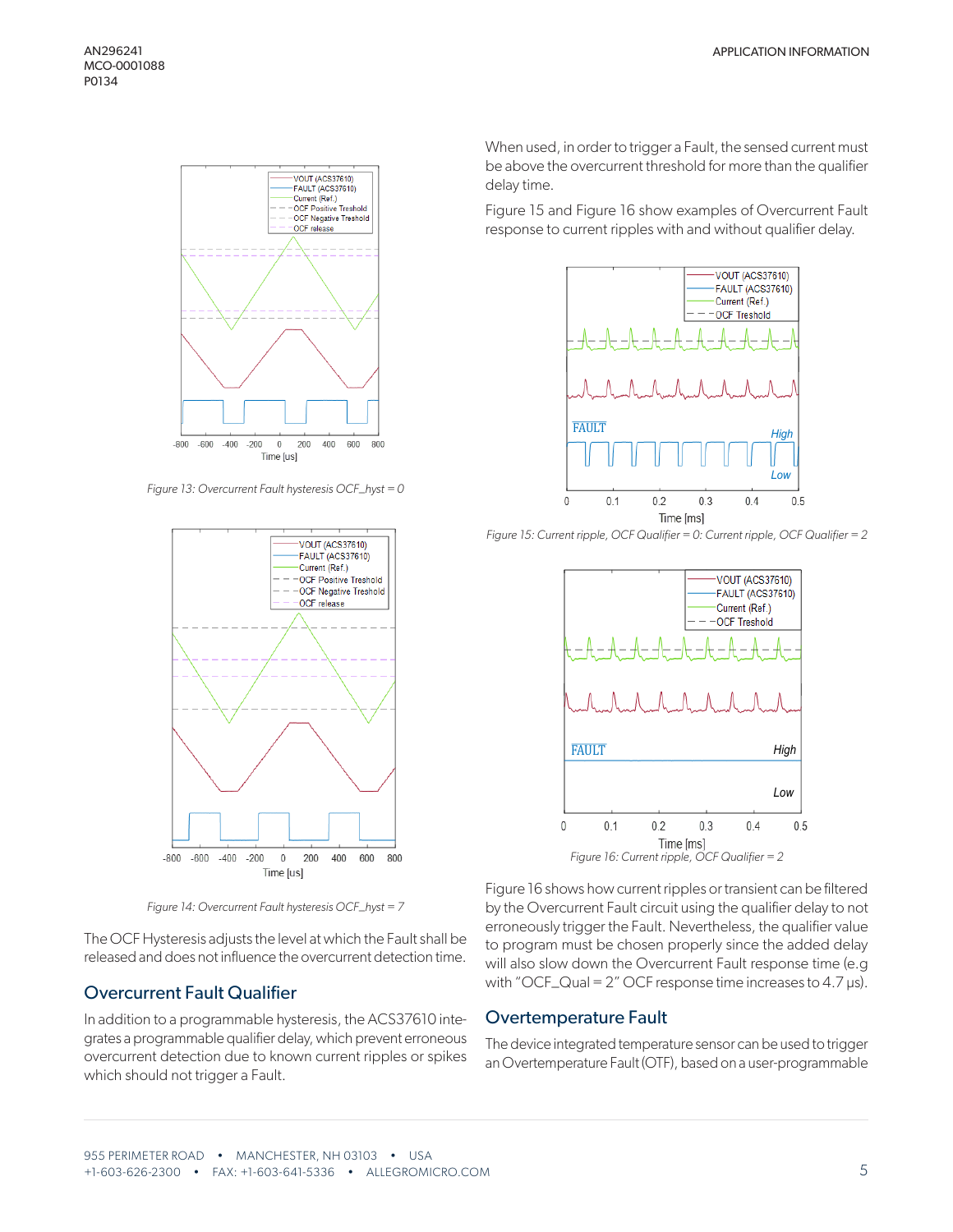threshold. The OTF threshold can be programmed from 80°C to 165°C typical and includes a fixed (non-programmable) temperature hysteresis of 15°C typical.

Overtemperature Fault will be transmitted in the same way as an Overcurrent event and is complementary to the OCF feature to protect circuit against overheating caused by current overload conditions.

See ACS37610 Datasheet for more details on programming parameters and values.

## **CONCLUSION**

The ACS37610 device not only offers a highly accurate and easy to integrate current measurement solution, but also allows to greatly simplify the design of the overall system thanks to its integrated, fully-programable overcurrent and overtemperature detection features.

ACS37610 integrated fault features allow :

- Overcurrent detection without compromising accuracy in the operating current range.
- User-programmable thresholds, filtering, and hysteresis parameters for flexible overcurrent detection.
- Micro-seconds reaction time to overcurrent events without the needs for high ADC sampling rate.
- Possibility of information redundancy to reliably detect overcurrent conditions.
- Overtemperature detection to protect against overheating of the sensor due to current overload.